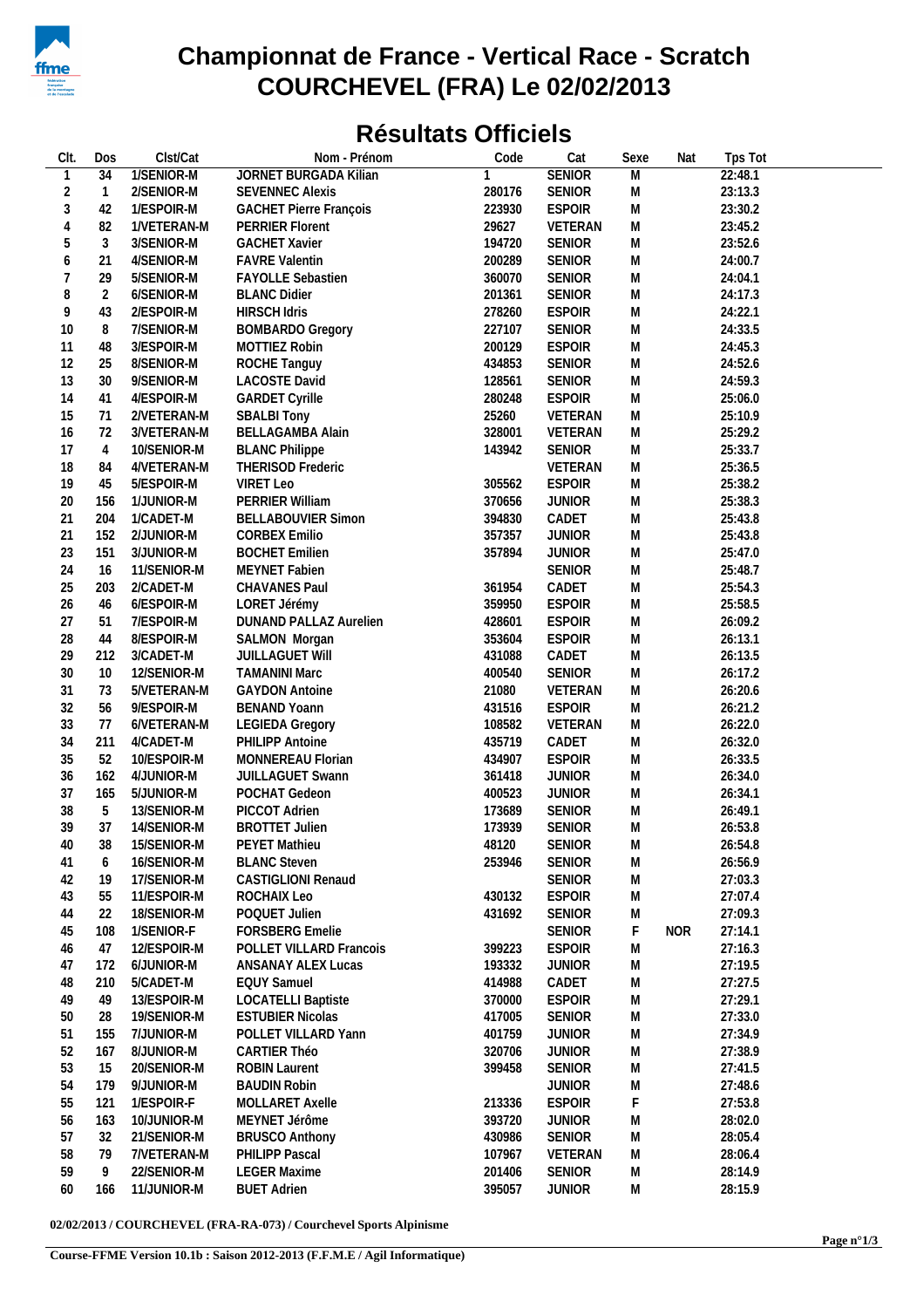| fme <sup>Clt.</sup>                                                                                                                                                                                                                                                                                                                                                                                                                                                                              | Dos            | Clst/Cat     | Nom - Prénom                | Code   | Cat           | Sexe           | Nat | Tps Tot |  |
|--------------------------------------------------------------------------------------------------------------------------------------------------------------------------------------------------------------------------------------------------------------------------------------------------------------------------------------------------------------------------------------------------------------------------------------------------------------------------------------------------|----------------|--------------|-----------------------------|--------|---------------|----------------|-----|---------|--|
| $\overbrace{ \begin{array}{l} \text{tif\: of } \\ \text{trapegation} \\ \text{d}t \text{ is metegars} \\ \text{et de } \text{f } \text{encifage} \end{array}}^{\text{tif: of } \\ \text{tif } \text{f } \text{tif } \text{c} \text{incif } \text{f } \text{c} \text{incif } \text{f } \text{c} \text{incif } \text{f } \text{c} \text{incif } \text{f } \text{incif } \text{f } \text{incif } \text{f } \text{incif } \text{f } \text{incif } \text{f } \text{incif } \text{f } \text{incif } \$ | 177            | 12/JUNIOR-M  | <b>QUINTIN Loic</b>         |        | <b>JUNIOR</b> | $\overline{M}$ |     | 28:22.7 |  |
| - 62                                                                                                                                                                                                                                                                                                                                                                                                                                                                                             | 158            | 13/JUNIOR-M  | JUILLAGUET Robin            | 279035 | <b>JUNIOR</b> | Μ              |     | 28:23.9 |  |
| 63                                                                                                                                                                                                                                                                                                                                                                                                                                                                                               | 13             | 23/SENIOR-M  | GIRARDO Francois Xavier     | 362836 | SENIOR        | M              |     | 28:31.7 |  |
| 64                                                                                                                                                                                                                                                                                                                                                                                                                                                                                               | 171            | 14/JUNIOR-M  | CHAMOUX Benjamin            |        | <b>JUNIOR</b> | M              |     | 28:34.7 |  |
| 65                                                                                                                                                                                                                                                                                                                                                                                                                                                                                               | 153            | 15/JUNIOR-M  | <b>CERUTTI Corentin</b>     | 338582 | <b>JUNIOR</b> | M              |     | 28:35.0 |  |
| 66                                                                                                                                                                                                                                                                                                                                                                                                                                                                                               | 175            | 16/JUNIOR-M  | FRISON ROCHE Carl           | 429056 | <b>JUNIOR</b> | Μ              |     | 28:36.6 |  |
| 67                                                                                                                                                                                                                                                                                                                                                                                                                                                                                               | 207            | 6/CADET-M    | <b>MARTIN Etienne</b>       | 333465 | CADET         | Μ              |     | 28:48.4 |  |
| 68                                                                                                                                                                                                                                                                                                                                                                                                                                                                                               | 178            | 17/JUNIOR-M  | <b>REY Nicolas</b>          |        | <b>JUNIOR</b> | Μ              |     | 28:53.9 |  |
| 69                                                                                                                                                                                                                                                                                                                                                                                                                                                                                               | 54             | 14/ESPOIR-M  | <b>GAYDON Cédric</b>        | 435218 | <b>ESPOIR</b> | M              |     | 28:55.5 |  |
|                                                                                                                                                                                                                                                                                                                                                                                                                                                                                                  |                |              |                             |        |               |                |     |         |  |
| 70                                                                                                                                                                                                                                                                                                                                                                                                                                                                                               | 161            | 18/JUNIOR-M  | <b>DURAN Tanguy</b>         | 361387 | <b>JUNIOR</b> | M              |     | 29:23.5 |  |
| 71                                                                                                                                                                                                                                                                                                                                                                                                                                                                                               | $\overline{7}$ | 24/SENIOR-M  | <b>GACHET Yann</b>          | 108018 | SENIOR        | M              |     | 29:24.5 |  |
| 72                                                                                                                                                                                                                                                                                                                                                                                                                                                                                               | 103            | 2/SENIOR-F   | <b>FABRE Valentine</b>      | 201805 | SENIOR        | F              |     | 29:26.6 |  |
| 73                                                                                                                                                                                                                                                                                                                                                                                                                                                                                               | 106            | 3/SENIOR-F   | <b>BERNIER Melanie</b>      | 436085 | SENIOR        | F              |     | 29:27.3 |  |
| 74                                                                                                                                                                                                                                                                                                                                                                                                                                                                                               | 157            | 19/JUNIOR-M  | <b>NOLLET Maxime</b>        | 355538 | <b>JUNIOR</b> | М              |     | 29:28.3 |  |
| 75                                                                                                                                                                                                                                                                                                                                                                                                                                                                                               | 18             | 25/SENIOR-M  | <b>SHORT Tim</b>            |        | SENIOR        | M              |     | 29:38.0 |  |
| 76                                                                                                                                                                                                                                                                                                                                                                                                                                                                                               | 176            | 20/JUNIOR-M  | <b>BARTET Jonathan</b>      | 415011 | <b>JUNIOR</b> | M              |     | 29:40.5 |  |
| 77                                                                                                                                                                                                                                                                                                                                                                                                                                                                                               | 173            | 21/JUNIOR-M  | BATTUZ Jonathan             |        | <b>JUNIOR</b> | M              |     | 29:42.2 |  |
| 78                                                                                                                                                                                                                                                                                                                                                                                                                                                                                               | 137            | 1/VETERAN-F  | JUILLAGUET Catherine        | 231163 | VETERAN       | F              |     | 29:53.2 |  |
| 79                                                                                                                                                                                                                                                                                                                                                                                                                                                                                               | 136            | 2/VETERAN-F  | <b>FAVRE Corinne</b>        | 26709  | VETERAN       | F              |     | 29:57.2 |  |
| 80                                                                                                                                                                                                                                                                                                                                                                                                                                                                                               | 53             | 15/ESPOIR-M  | FIERS Alban                 | 402119 | <b>ESPOIR</b> | Μ              |     | 29:58.5 |  |
| 81                                                                                                                                                                                                                                                                                                                                                                                                                                                                                               | 214            | 7/CADET-M    | <b>GAYDON Robin</b>         | 376215 | CADET         | Μ              |     | 30:09.0 |  |
| 82                                                                                                                                                                                                                                                                                                                                                                                                                                                                                               | 164            | 22/JUNIOR-M  | <b>GUILLAUMONT Romain</b>   | 398438 | <b>JUNIOR</b> | M              |     | 30:11.2 |  |
| 83                                                                                                                                                                                                                                                                                                                                                                                                                                                                                               | 92             | 8/VETERAN-M  | <b>ALLERME Eric</b>         |        | VETERAN       | ${\sf M}$      |     | 30:12.9 |  |
|                                                                                                                                                                                                                                                                                                                                                                                                                                                                                                  |                |              |                             |        |               |                |     |         |  |
| 84                                                                                                                                                                                                                                                                                                                                                                                                                                                                                               | 205            | 8/CADET-M    | ROCCO Thomas                | 179840 | CADET         | M              |     | 30:17.4 |  |
| 85                                                                                                                                                                                                                                                                                                                                                                                                                                                                                               | 26             | 26/SENIOR-M  | ABRY Christophe             | 435075 | SENIOR        | Μ              |     | 30:32.5 |  |
| 86                                                                                                                                                                                                                                                                                                                                                                                                                                                                                               | 101            | 4/SENIOR-F   | MANEGLIA Marion             | 279413 | SENIOR        | F              |     | 30:38.5 |  |
| 87                                                                                                                                                                                                                                                                                                                                                                                                                                                                                               | 86             | 9/VETERAN-M  | MOLLARET Bruno              | 396840 | VETERAN       | M              |     | 30:41.3 |  |
| 88                                                                                                                                                                                                                                                                                                                                                                                                                                                                                               | 202            | 9/CADET-M    | <b>DURAN Adrien</b>         | 402059 | CADET         | M              |     | 30:42.6 |  |
| 89                                                                                                                                                                                                                                                                                                                                                                                                                                                                                               | 102            | 5/SENIOR-F   | FOUQUE Manon                | 63409  | SENIOR        | F              |     | 30:49.8 |  |
| 90                                                                                                                                                                                                                                                                                                                                                                                                                                                                                               | 50             | 16/ESPOIR-M  | <b>CASTILLON Remi</b>       | 134963 | <b>ESPOIR</b> | M              |     | 30:51.6 |  |
| 91                                                                                                                                                                                                                                                                                                                                                                                                                                                                                               | 123            | 2/ESPOIR-F   | <b>LOSAPPIO Marion</b>      | 361922 | <b>ESPOIR</b> | F              |     | 30:53.0 |  |
| 92                                                                                                                                                                                                                                                                                                                                                                                                                                                                                               | 24             | 27/SENIOR-M  | SERT Yohann                 | 432888 | SENIOR        | Μ              |     | 30:55.0 |  |
| 93                                                                                                                                                                                                                                                                                                                                                                                                                                                                                               | 104            | 6/SENIOR-F   | DUC Stephanie               | 432825 | SENIOR        | F              |     | 30:55.5 |  |
| 94                                                                                                                                                                                                                                                                                                                                                                                                                                                                                               | 90             | 10/VETERAN-M | <b>BOEBION Christophe</b>   |        | VETERAN       | M              |     | 31:12.2 |  |
| 95                                                                                                                                                                                                                                                                                                                                                                                                                                                                                               | 217            | 10/CADET-M   | MARTIN Aymeric              | 361165 | CADET         | Μ              |     | 31:16.7 |  |
| 96                                                                                                                                                                                                                                                                                                                                                                                                                                                                                               | 170            | 23/JUNIOR-M  | FERDINAND Antoine           | 429839 | <b>JUNIOR</b> | M              |     | 31:17.6 |  |
| 97                                                                                                                                                                                                                                                                                                                                                                                                                                                                                               | 88             | 11/VETERAN-M | <b>LECLAINCHE Philippe</b>  |        | VETERAN       | M              |     | 31:21.2 |  |
| 98                                                                                                                                                                                                                                                                                                                                                                                                                                                                                               | 17             | 28/SENIOR-M  | <b>BONNET Ludovic</b>       |        | SENIOR        |                |     | 31:27.9 |  |
| 99                                                                                                                                                                                                                                                                                                                                                                                                                                                                                               |                |              |                             |        | <b>JUNIOR</b> | M              |     | 31:29.9 |  |
|                                                                                                                                                                                                                                                                                                                                                                                                                                                                                                  | 169            | 24/JUNIOR-M  | ZANAROLI Antoine            | 433480 |               | Μ              |     |         |  |
| 100                                                                                                                                                                                                                                                                                                                                                                                                                                                                                              | 159            | 25/JUNIOR-M  | <b>GACHET Yvon</b>          | 275108 | <b>JUNIOR</b> | M              |     | 31:34.9 |  |
| 101                                                                                                                                                                                                                                                                                                                                                                                                                                                                                              | 78             | 12/VETERAN-M | MELQUIOT Joël               |        | VETERAN       | M              |     | 31:48.4 |  |
| 102                                                                                                                                                                                                                                                                                                                                                                                                                                                                                              | 85             | 13/VETERAN-M | MALVOLTI Marc               | 278952 | VETERAN       | M              |     | 31:49.1 |  |
| 103                                                                                                                                                                                                                                                                                                                                                                                                                                                                                              | 201            | 11/CADET-M   | <b>BOCHET Nathan</b>        | 373359 | CADET         | M              |     | 31:51.2 |  |
| 104                                                                                                                                                                                                                                                                                                                                                                                                                                                                                              | 192            | 1/JUNIOR-F   | MOLLARD Sophie              | 398339 | <b>JUNIOR</b> | F              |     | 32:07.1 |  |
| 105                                                                                                                                                                                                                                                                                                                                                                                                                                                                                              | 83             | 14/VETERAN-M | MERRANT Jean Yves           |        | VETERAN       | М              |     | 32:09.1 |  |
| 106                                                                                                                                                                                                                                                                                                                                                                                                                                                                                              | 27             | 29/SENIOR-M  | HAPPE Sebastien             |        | SENIOR        | М              |     | 32:19.4 |  |
| 107                                                                                                                                                                                                                                                                                                                                                                                                                                                                                              | 33             | 30/SENIOR-M  | PROUST Alexandre            | 434569 | SENIOR        | М              |     | 32:20.8 |  |
| 108                                                                                                                                                                                                                                                                                                                                                                                                                                                                                              | 174            | 26/JUNIOR-M  | <b>GAMEN Pierre</b>         |        | <b>JUNIOR</b> | М              |     | 32:21.6 |  |
| 109                                                                                                                                                                                                                                                                                                                                                                                                                                                                                              | 215            | 12/CADET-M   | <b>GAUDIN Paul</b>          | 268376 | CADET         | M              |     | 32:23.6 |  |
| 110                                                                                                                                                                                                                                                                                                                                                                                                                                                                                              | 209            | 13/CADET-M   | LAYDEVANT Jeremie           |        | CADET         | Μ              |     | 32:30.9 |  |
| 111                                                                                                                                                                                                                                                                                                                                                                                                                                                                                              | 122            | 3/ESPOIR-F   | <b>BONNEFOI Mathilde</b>    | 216522 | <b>ESPOIR</b> | F              |     | 32:32.1 |  |
| 112                                                                                                                                                                                                                                                                                                                                                                                                                                                                                              | 213            | 14/CADET-M   | <b>ELLMENREICH Baptiste</b> | 430727 | CADET         |                |     | 32:37.0 |  |
| 113                                                                                                                                                                                                                                                                                                                                                                                                                                                                                              |                |              |                             |        | CADET         | M<br>F         |     | 32:43.7 |  |
|                                                                                                                                                                                                                                                                                                                                                                                                                                                                                                  | 235            | 1/CADET-F    | <b>MEYNET Fanny</b>         | 428986 |               |                |     |         |  |
| 114                                                                                                                                                                                                                                                                                                                                                                                                                                                                                              | 180            | 27/JUNIOR-M  | <b>ALLERME Charly</b>       |        | <b>JUNIOR</b> | М              |     | 32:48.8 |  |
| 115                                                                                                                                                                                                                                                                                                                                                                                                                                                                                              | 81             | 15/VETERAN-M | <b>DUCOEUR Laurent</b>      |        | VETERAN       | M              |     | 33:01.5 |  |
| 116                                                                                                                                                                                                                                                                                                                                                                                                                                                                                              | 76             | 16/VETERAN-M | <b>BERTRAND Pierrick</b>    |        | VETERAN       | M              |     | 33:02.0 |  |
| 117                                                                                                                                                                                                                                                                                                                                                                                                                                                                                              | 232            | 2/CADET-F    | DRUELLE FILLON Kéva         | 395732 | CADET         | F              |     | 33:06.3 |  |
| 118                                                                                                                                                                                                                                                                                                                                                                                                                                                                                              | 12             | 31/SENIOR-M  | <b>REY Alexandre</b>        | 375046 | SENIOR        | Μ              |     | 33:23.2 |  |
| 119                                                                                                                                                                                                                                                                                                                                                                                                                                                                                              | 168            | 28/JUNIOR-M  | MARQUIS Robin               | 404106 | <b>JUNIOR</b> | Μ              |     | 33:29.4 |  |
| 120                                                                                                                                                                                                                                                                                                                                                                                                                                                                                              | 31             | 32/SENIOR-M  | <b>DEVILLE Damien</b>       |        | SENIOR        | Μ              |     | 33:30.4 |  |
| 121                                                                                                                                                                                                                                                                                                                                                                                                                                                                                              | 107            | 7/SENIOR-F   | <b>GUELLERIN Chloe</b>      | 169120 | SENIOR        | F              |     | 33:31.8 |  |
| 122                                                                                                                                                                                                                                                                                                                                                                                                                                                                                              | 206            | 15/CADET-M   | LYE Bastien                 | 360468 | CADET         | Μ              |     | 33:48.4 |  |
| 123                                                                                                                                                                                                                                                                                                                                                                                                                                                                                              | 140            | 3/VETERAN-F  | FILLON Veronique            |        | VETERAN       | F              |     | 34:13.0 |  |
| 124                                                                                                                                                                                                                                                                                                                                                                                                                                                                                              | 231            | 3/CADET-F    | MILLOZ Adèle                | 385853 | CADET         | F              |     | 34:13.2 |  |
| 125                                                                                                                                                                                                                                                                                                                                                                                                                                                                                              | 109            | 8/SENIOR-F   | COMBE Julia                 |        | <b>SENIOR</b> | F              |     | 34:13.6 |  |
|                                                                                                                                                                                                                                                                                                                                                                                                                                                                                                  |                |              |                             |        |               |                |     |         |  |
| 126                                                                                                                                                                                                                                                                                                                                                                                                                                                                                              | 20             | 33/SENIOR-M  | <b>TOMMASI Stephane</b>     | 415462 | SENIOR        | M              |     | 34:20.9 |  |

**02/02/2013 / COURCHEVEL (FRA-RA-073) / Courchevel Sports Alpinisme**